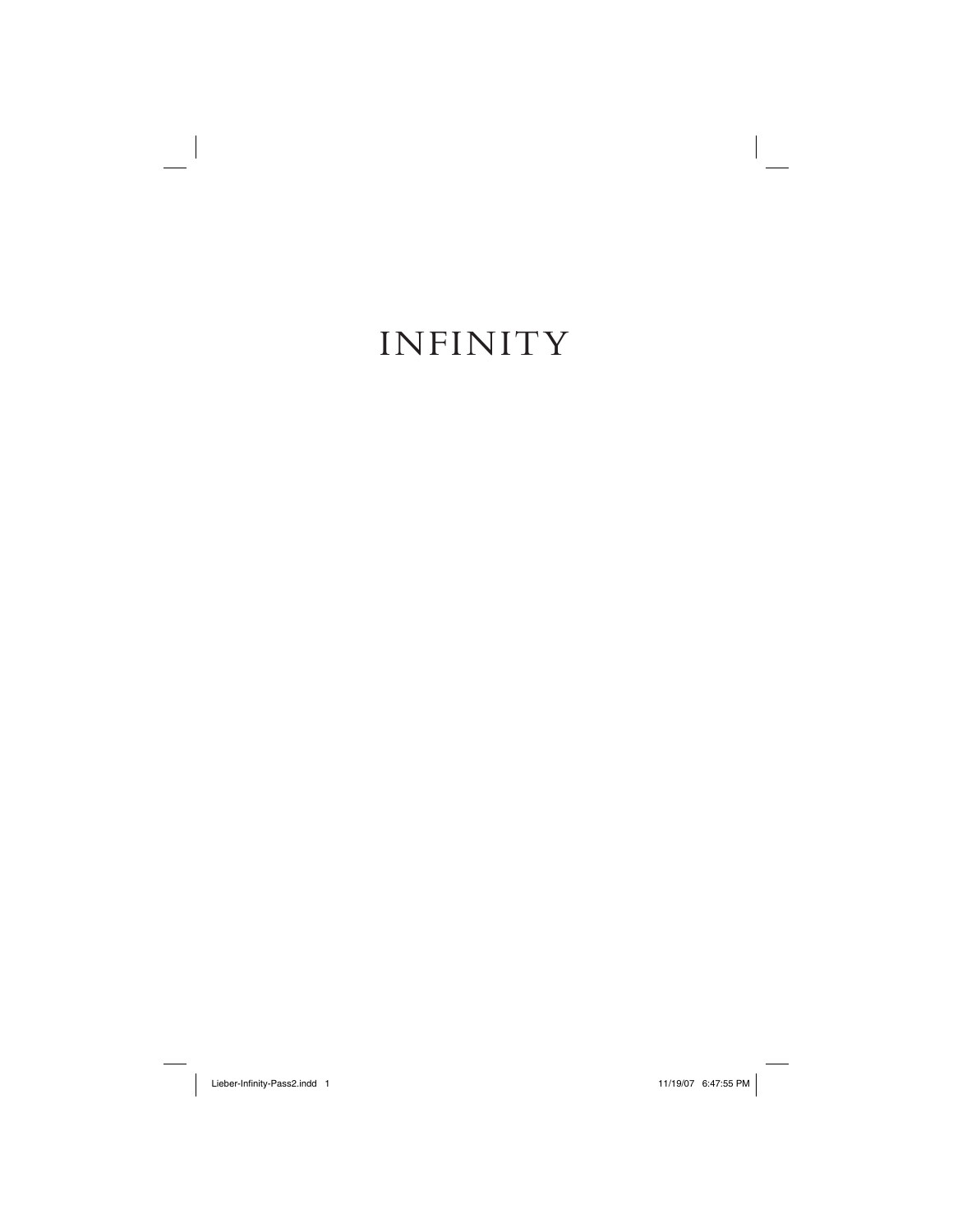$\mathbb{R}^{\mathbb{N}}$ 

——<br>
Lieber-Infinity-Pass2.indd 2 ieber-Infinity-Pass2.indd 2 ieber-Infinity-Pass2.indd 2 ieber-Infinity-Pass2.indd 2

 $\begin{array}{c} \rule{0pt}{2ex} \rule{0pt}{2ex} \rule{0pt}{2ex} \rule{0pt}{2ex} \rule{0pt}{2ex} \rule{0pt}{2ex} \rule{0pt}{2ex} \rule{0pt}{2ex} \rule{0pt}{2ex} \rule{0pt}{2ex} \rule{0pt}{2ex} \rule{0pt}{2ex} \rule{0pt}{2ex} \rule{0pt}{2ex} \rule{0pt}{2ex} \rule{0pt}{2ex} \rule{0pt}{2ex} \rule{0pt}{2ex} \rule{0pt}{2ex} \rule{0pt}{2ex} \rule{0pt}{2ex} \rule{0pt}{2ex} \rule{0pt}{2ex} \rule{0pt}{$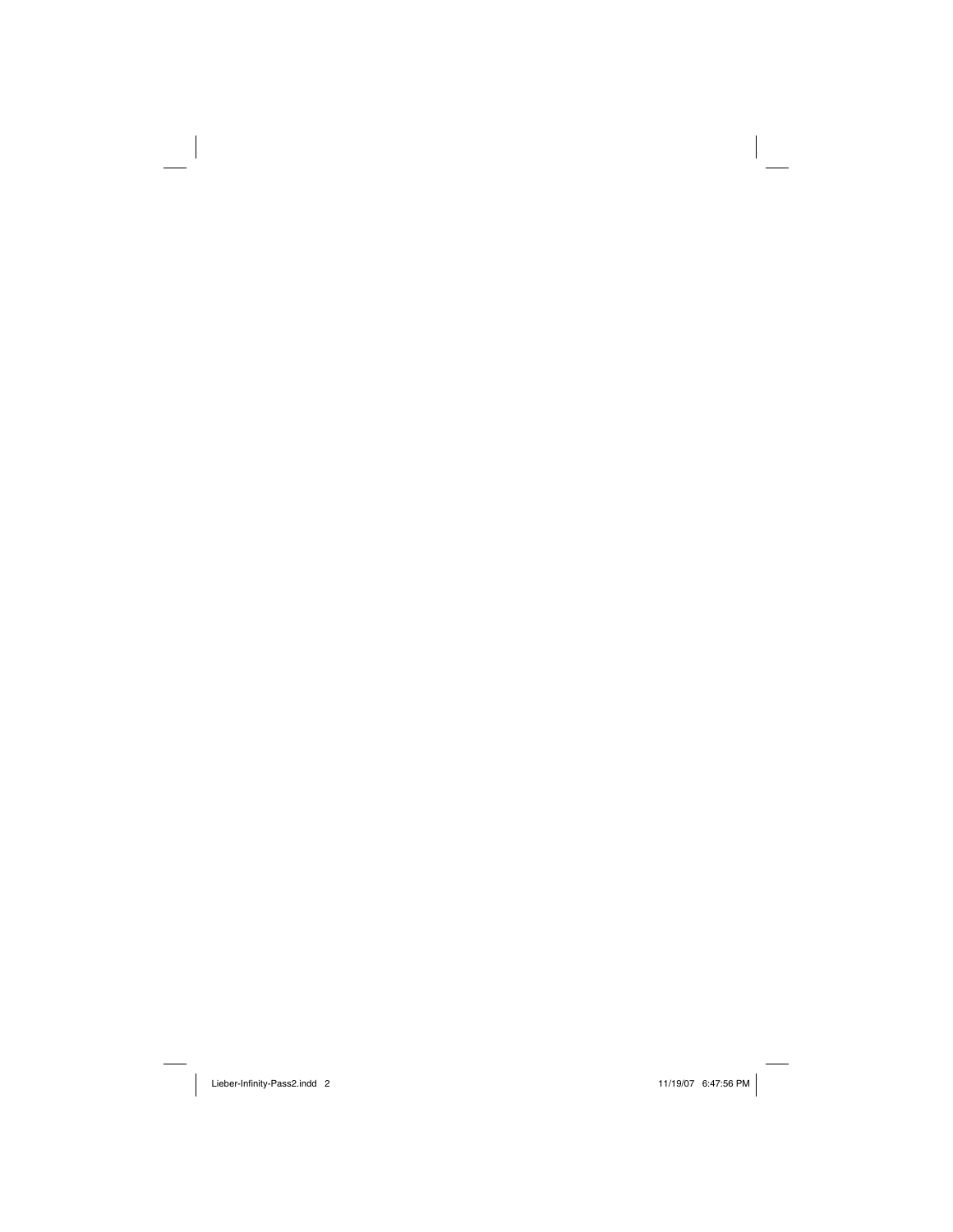# INFINITY

*Beyond the Beyond the Beyond*

### by lillian r. lieber

edited and with a new foreword by barry mazur illustrations by hugh gray lieber



PHILADELPHIA 2007

Lieber-Infinity-Pass2.indd 3 ieber-Infinity-Pass2.indd 3 ieber-1nfinity-Pass2.indd 11/19/07 6:47:56 PM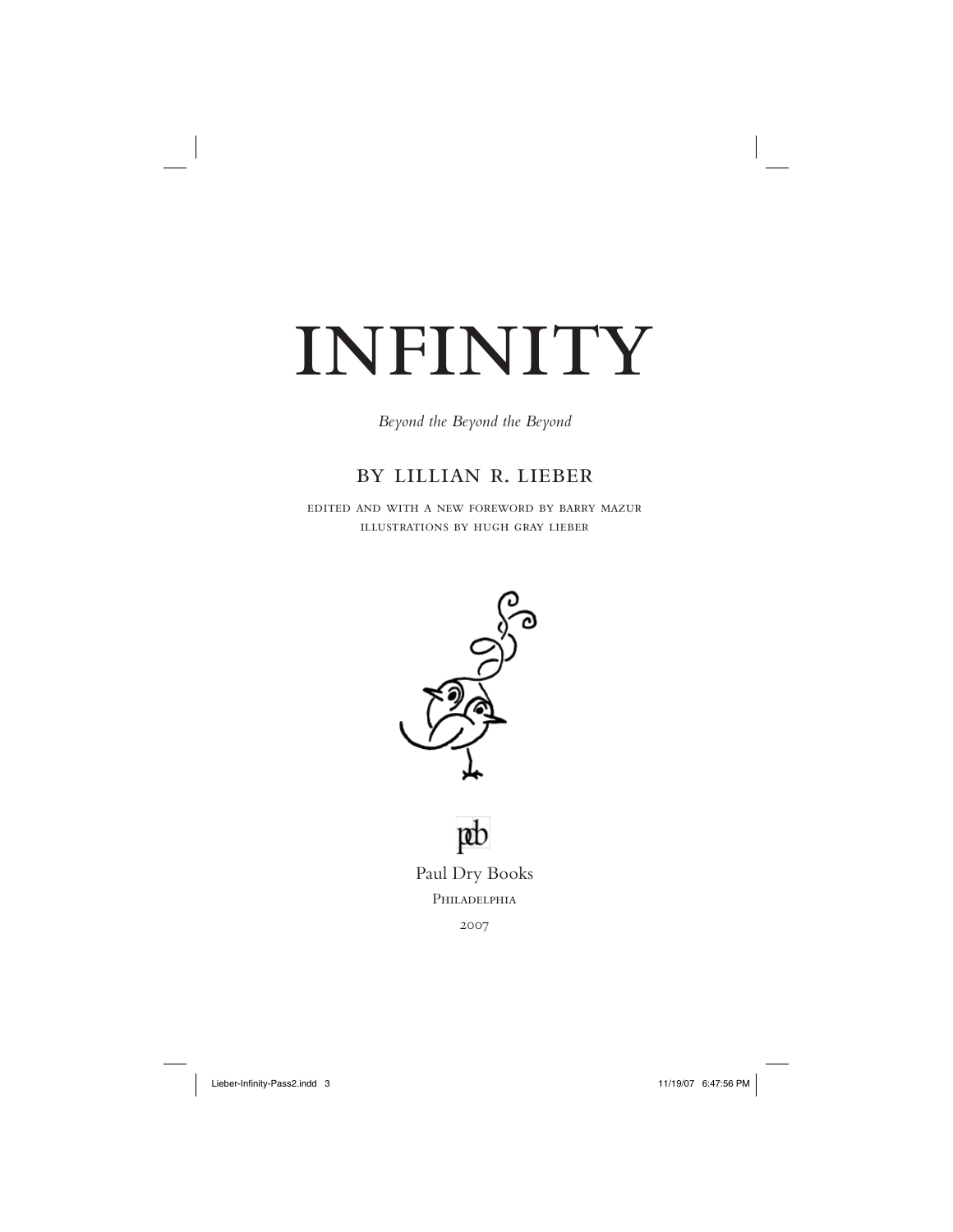First Paul Dry Books Edition, 2007

Paul Dry Books, Inc. Philadelphia, Pennsylvania www.pauldrybooks.com

Copyright © 1953 by L. R. and H. G. Lieber Foreword copyright © 2007 Paul Dry Books, Inc. All rights reserved

1 3 5 7 9 8 6 4 2

Printed in the United States of America

Library of Congress Cataloging-in-Publication Data

Lieber, Lillian Rosanoff, 1886–

Infinity : beyond the beyond the beyond / by Lillian R. Lieber ; illustrations

by Hugh Gray Lieber, Edited and with a new foreword by Barry Mazur. — 1st Paul Dry books ed.

 p. cm. Originally published: New York : Rinehart, 1953. ISBN 978-1-58988-036-8 (alk. paper) 1. Infinite. I. Title. QA9.L5 2007 510—dc22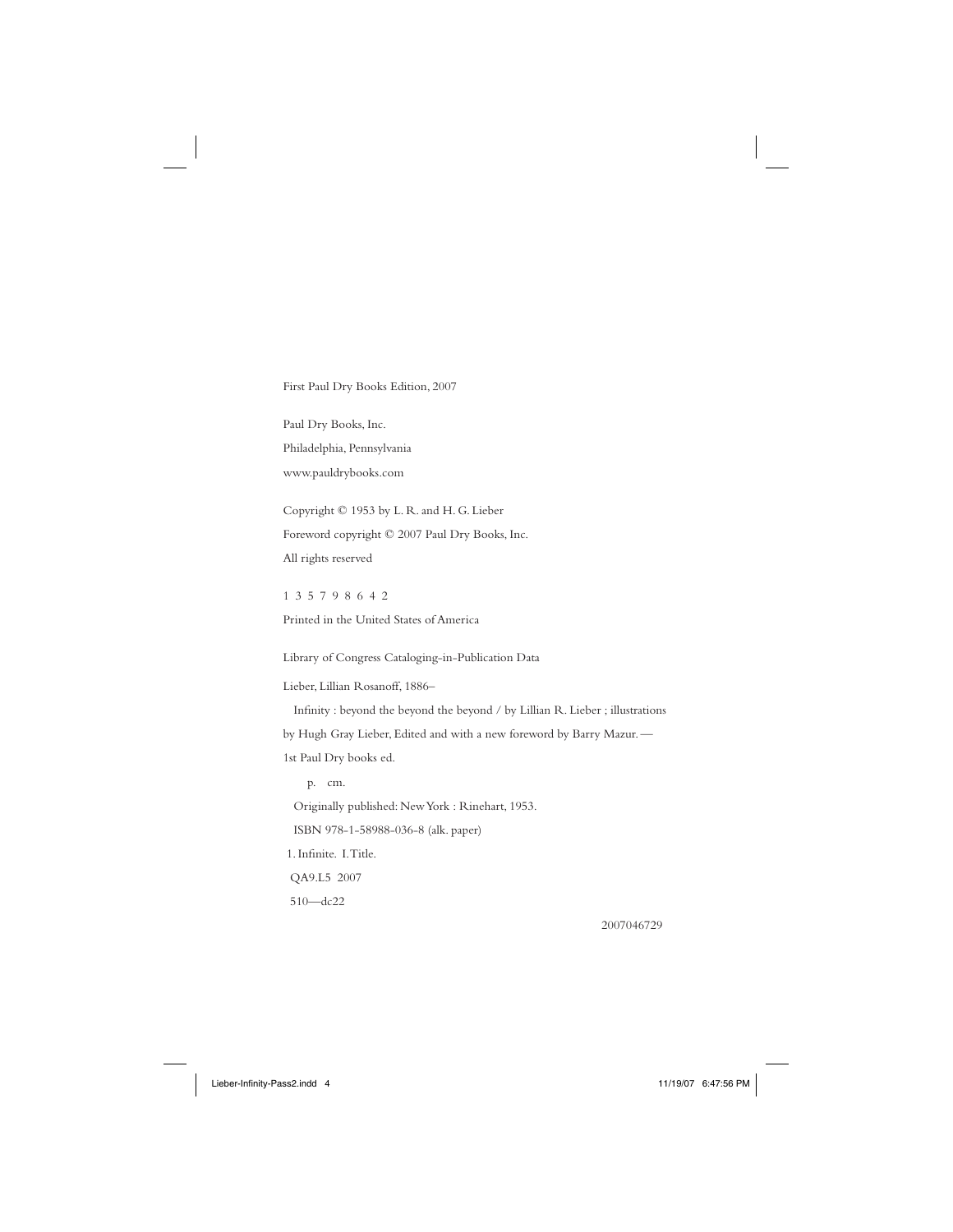#### **CONTENTS**

 Foreword by Barry Mazur *7* Dedication *13*

- **1** Infinity in the Physical World 17
- **2** Infinity in Mathematics 27
- **3** More About "Potential" Infinity 40
- **4** Non-Euclidean Geometries *62*
- **5** "Actual" Infinity 77
- **6** "Actual" Infinity (cont.) 87
- 7 A Still Greater "Actual" Infinity! 100
- **8** The Continuum of Real Numbers *109*
- **9** How To Go from  $\mathbf{X}_0$  to c *125*<br>**10** Operations on Transfinites *137*
- Operations on Transfinites 137
- **11** Higher Dimensions *147*
- 12 A Hierarchy of Infinities! 161
- **13** A Brief Summary *182*
- **14** Is It Legitimate? *194*
- 15 Some Very Interesting Infinite Sets 204
- **16** Applications: Zeno et al. *209*
- **17** Paradoxes *226*
- 18 Paradoxes in the Theory of Transfinites and How They Have Been Conquered *240*

The Moral *257*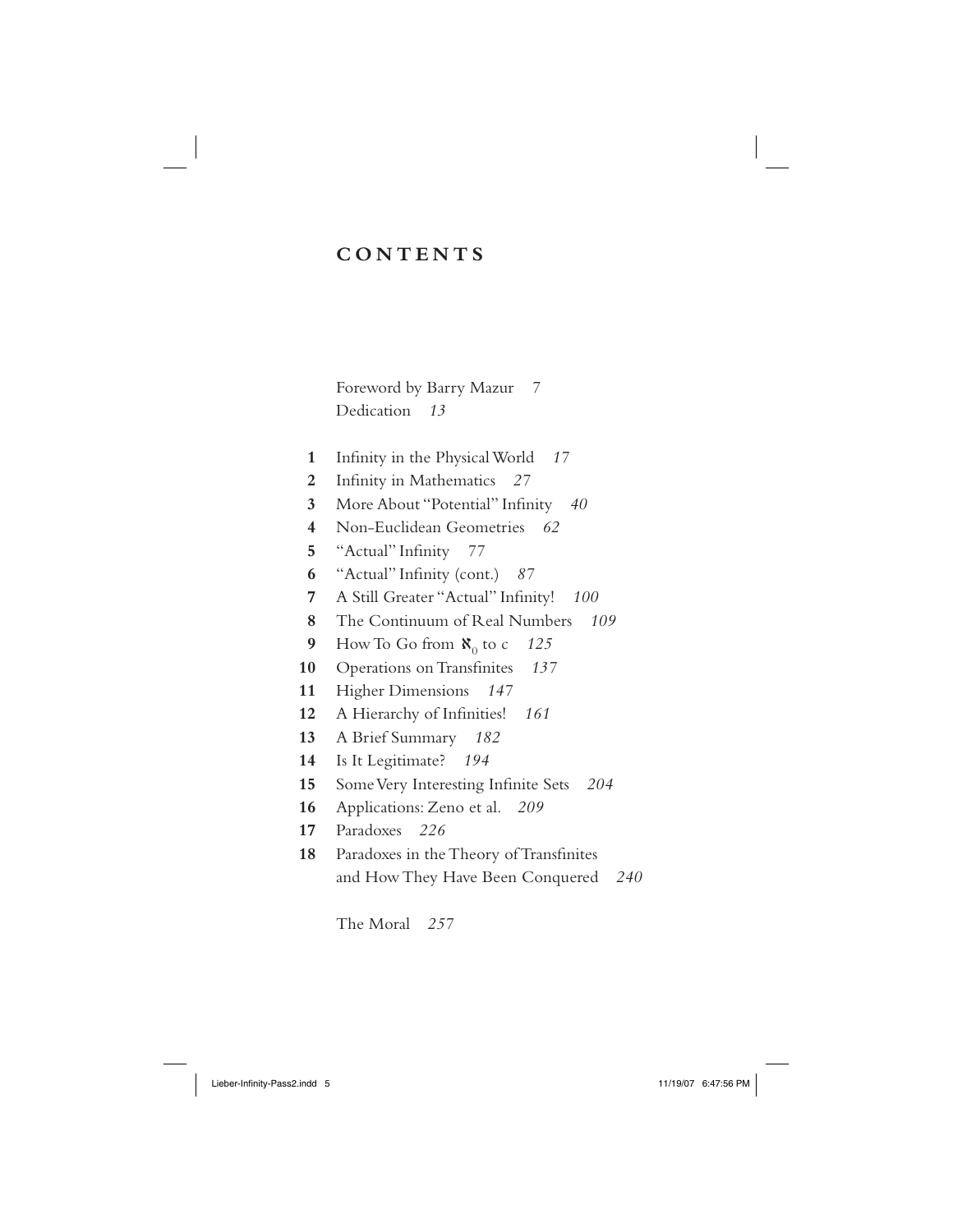Lieber-Infinity-Pass2.indd 6 ieber-Infinity-Pass2.indd 11/19/07 6:47:57 PM 1/19/07

 $\frac{1}{2}$ 

 $\| \cdot \|$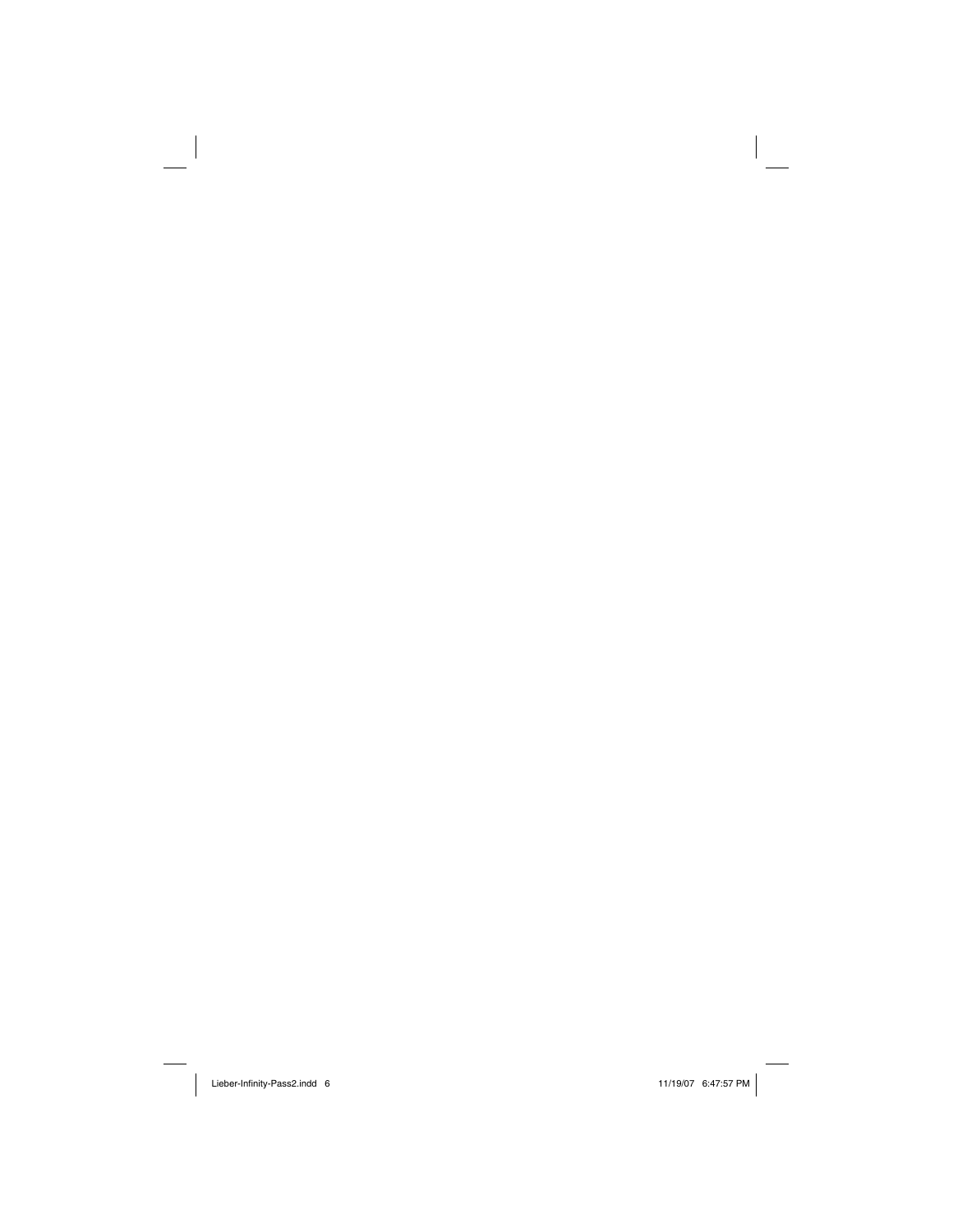#### **FOREWORD**

by Barry Mazur

It is exhilarating to think about the very, very large.

 One of the pleasures of mathematics is that it allows us to go even further, to *go all the way,* in fact, and imagine the *infinite*, a concept that we might naively have felt was beyond imagination. *Infinity: Beyond the Beyond the Beyond*, written by Lillian Lieber with drawings by Hugh Gray Lieber, is an exuberant celebration of this pleasure.

#### **The** *Beyond*

A friend of mine opened a session of an after-school math class for very young children with the question "What is the largest number?" One of the children, without a moment's hesitation, offered "Nine thousand nine hundred." A savvier child piped up with the challenge, "Then what about nine thousand nine hundred and one?" "OK . . . I guess I was wrong," conceded the first child. "But I was close!"

 The same friend, in teaching geometry to such a class, once began his discussion with the invitation, "Think of a straight line," and was stopped short, halfway through his next sentence, by one of his students. "Wait!" the child said. "I'm still thinking of it."

 The Liebers would have instantly fallen in love with those youngsters grappling with the inexhaustibility of the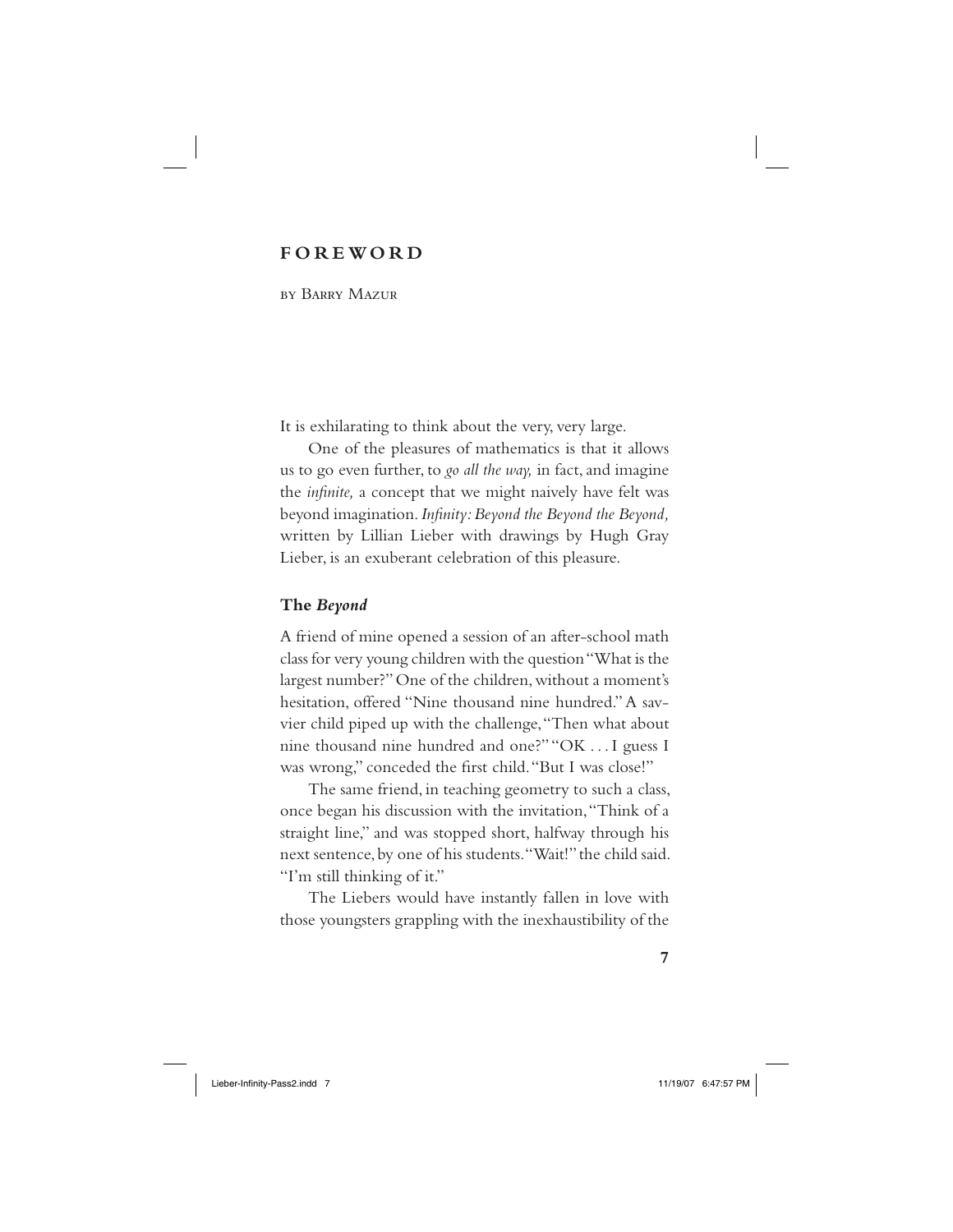math. For our authors are veritable wrestlers with infinity: they adore the sport. They try to surprise infinity, to sneak up to it, and then somehow exult in their failure to capture it. They impress themselves, and us, with some large number (molecules of a gas in a given volume, grains of sand on a beach, electrons in the universe) and then dismiss the humongous number with the swipe, "but it is NOT INFINITY by any means."

 At present writing, the largest explicitly known prime number is

 $2^{25964951} - 1$ 

a hefty thing weighing in with 7,816,230 decimal digits. Nevertheless I'm sure that the Liebers—if confronted with it—would straightaway compare this behemoth to their sublime INFINITY and find it sorely wanting.

 Our gallant authors are not defeated though, in their quest for the infinite, despite the paltry finiteness of any number that can be digitalized and exhibited. They pass to geometry where, for example, by slicing a conic section in various ways, they offer us a moving picture of taffy-long, and even longer, ellipses that finally burst into a parabola as one of their points scoots out to—yes—"infinity."

#### **Beyond** *The Beyond*

Soon, though, the Liebers get to the infinite *thing-in-itself:* namely, Cantor's arithmetic of infinities, his theory of infinite cardinals and ordinals.\*

\*The Church of England has its ordinals—the Roman church, its Cardinals—and the Hebrew bible its alephs. This ecumenical brew all comes together as nomenclature in Cantor's theory.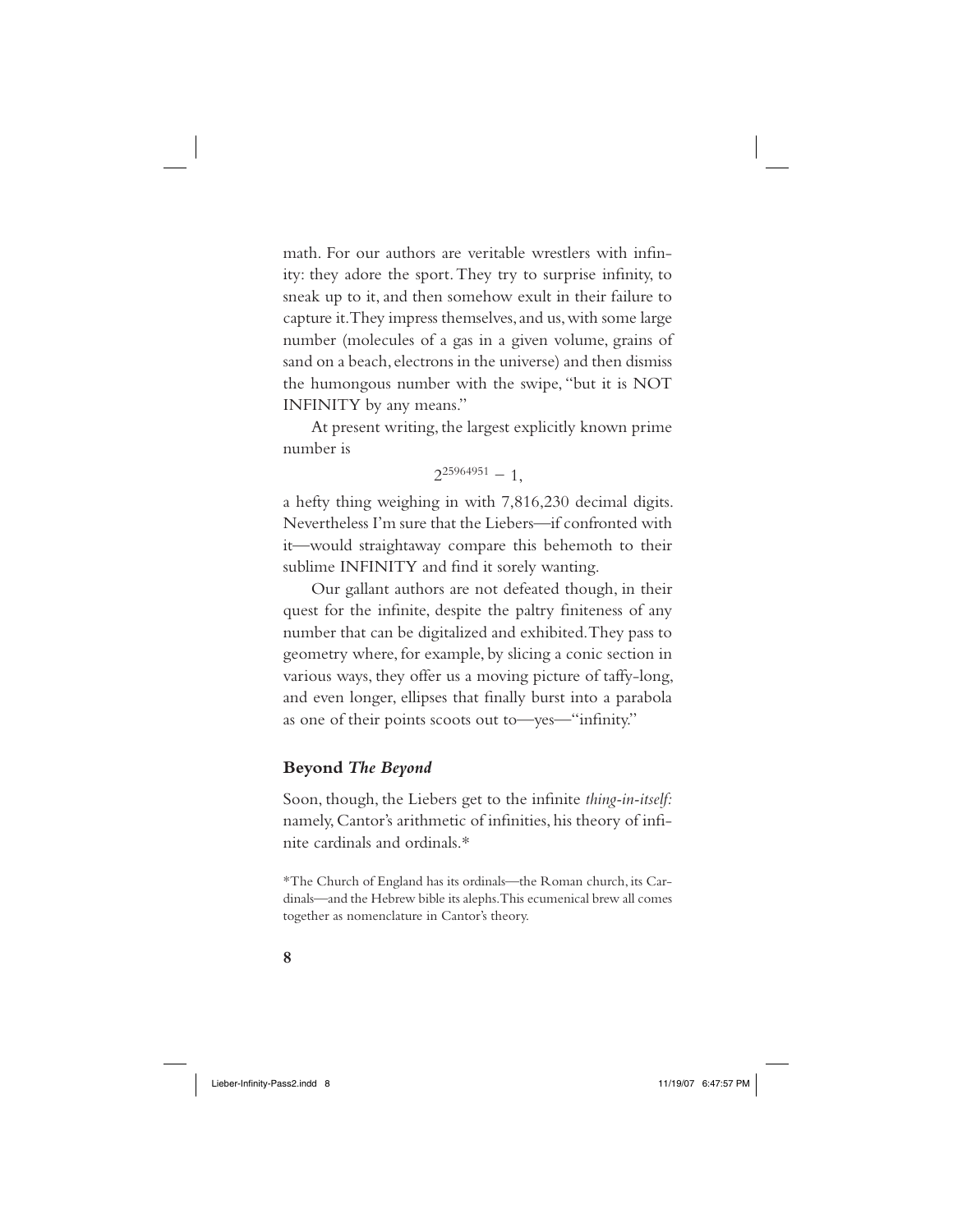Cantor had the genius to perform the seemingly innocuous sleight-of-mind of replacing the act of *counting* by, in effect, what is its near-equivalent: the act of *putting two sets in one-one correspondence.*\* With that, he became the voyager to discover a new world of ideas. For he found that there are infinite sets *A*, *B* of different *sizes*, in the sense that the members of *A* cannot be put in one-one correspondence with the members of *B.* There are, then, *larger* infinities, and *smaller* ones. And, moreover, these distinct "infinities" behave according to the laws of a stunning arithmetic.

 The vast difference between *counting* (i.e., one, two, three, ...) and *ordering* (i.e., first, second, third, ...) emerges in this infinite arithmetic; the first activity yields *cardinal numbers* and the second *ordinal numbers*. In the finite realm these two concepts are distinguished only by intent, perhaps—but not by extent. However, they show themselves to be quite, quite different in the infinite world.

 Cantor's theory of sets—or at least the general formulation of "set theory"—is currently the lingua franca of modern mathematics, for it is the rare new concept that is introduced onto the stage of mathematics nowadays without some mention of the vocabulary related to sets. This is quite a triumph for *the theory of sets,* and especially so in view of the continuing perplexity of what it *means* to

\* E.g., as in removing the word "number" from the sentence:

There are the same number of seats in this auditorium as people in it.

and rephrasing it as:

Every seat in this auditorium is occupied and no one is standing.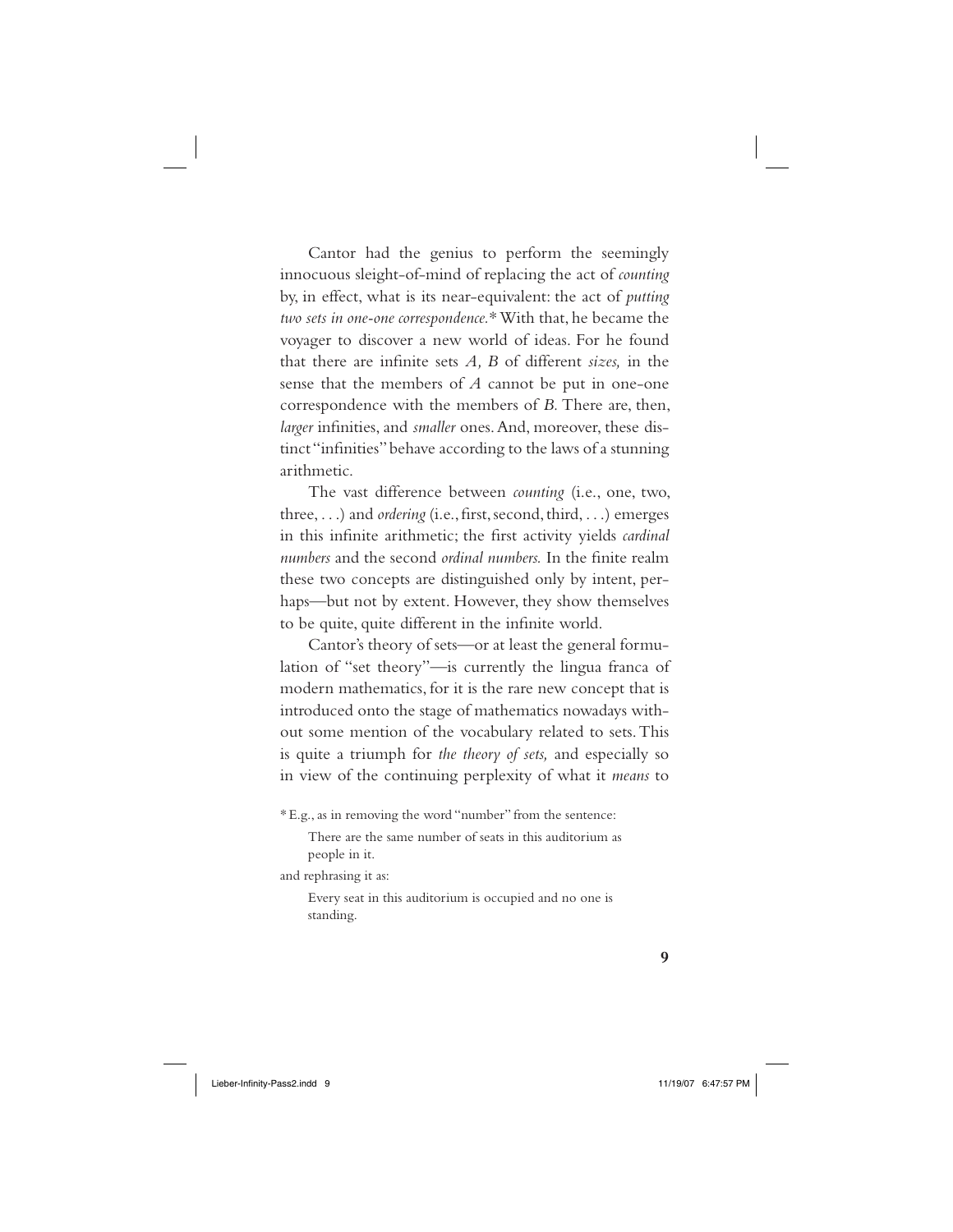be a set. The Liebers—their enthusiasm (for the infinite) unbounded—edge into the famous controversies that then surrounded Cantor's theory. They cite another enthusiast, the great mathematician David Hilbert, who referred to Cantor's work on transfinite numbers as "the most wonderful flowering of the spirit of mathematics, and indeed one of the greatest achievements of human reason."

#### **Beyond** *The Beyond The Beyond*

The Liebers mention the *continuum question,* one of the extraordinary legacies of Cantor: *Is there a cardinal larger than the cardinal of the set of counting numbers* {1, 2, 3, . . . } *and smaller than the cardinal of the set of all real numbers?* which was an open problem when they were writing their book. It would tell us much about our authors if we knew what their reaction was to the ultimate astounding answer to this continuum question, obtained by Paul Cohen after their book had been written.

 The gist of Cohen's discovery is that *it depends on what you mean by "set.*" Specifically, there are models of *set theory* (i.e., models fulfilling *the* standard collection of axioms for set theory) that go either way: There is a model in which cardinals exist that are strictly between the cardinal of the set of counting numbers  $\{1, 2, 3, \ldots\}$  and that of the set of all real numbers, i.e., that are larger than the first cardinal and smaller than the second; and there is another model in which such in-between cardinals do not exist. Kurt Gödel, I imagine, would simply interpret this development as offering us all the more reason to formulate our systems of axioms for set theory "better," so that only models of the latter type are allowed.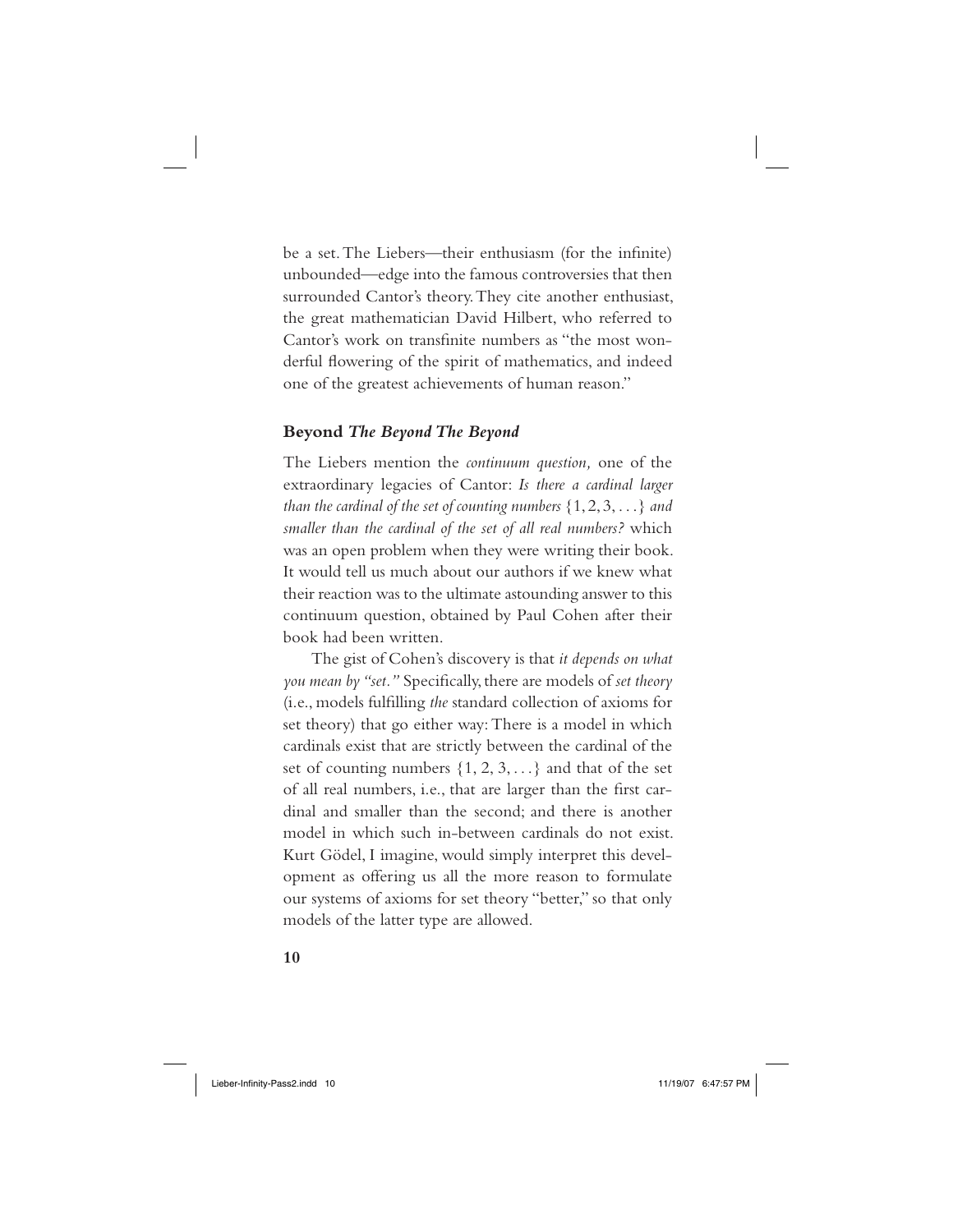#### **Infinity Abridged**

All times have their troubles, and the epoch during which this little book was written—just after the Second World War—certainly came with its share of trepidations, some of which (the efficacy of the fledgling United Nations, the future uses of atomic energy) somehow made their appearance in this book.

 The *joy of thinking* that the Liebers radiate is timeless, but some of their more worldly concerns and some of their choices of mathematical topics speak less to a modern audience than they did to their readers in 1953. So I have made some judicious abridgments, in order to guide you to the best of what the Liebers have to offer—the mathematics of transfinites. To that end I deleted the preface and chapter 1 of their original version, in which the Lieber's spirit-guide SAM is introduced. (I will describe him, briefly, below.) I also deleted their chapters 18 through 24 and part of chapter 17, which comprised a treatment of the calculus of Newton and Leibniz and modern extensions thereof. I felt that this part of their work was less focused on the "beyond the beyond the beyond," the grand mission of the earlier chapters, and appeared as a lengthy, separable, coda. Since there are many treatments of this material more approachable by a modern audience, its deletion intensifies the focus of Lillian Lieber's text.\*

 Readers of the Liebers' earlier classic work *The Education of T. C. MITS* will be acquainted with the eponymous Mr. MITS (*The Celebrated Man In The Street*). But they will

\* I have also removed footnotes when they cited texts that are no longer relevant or up to date.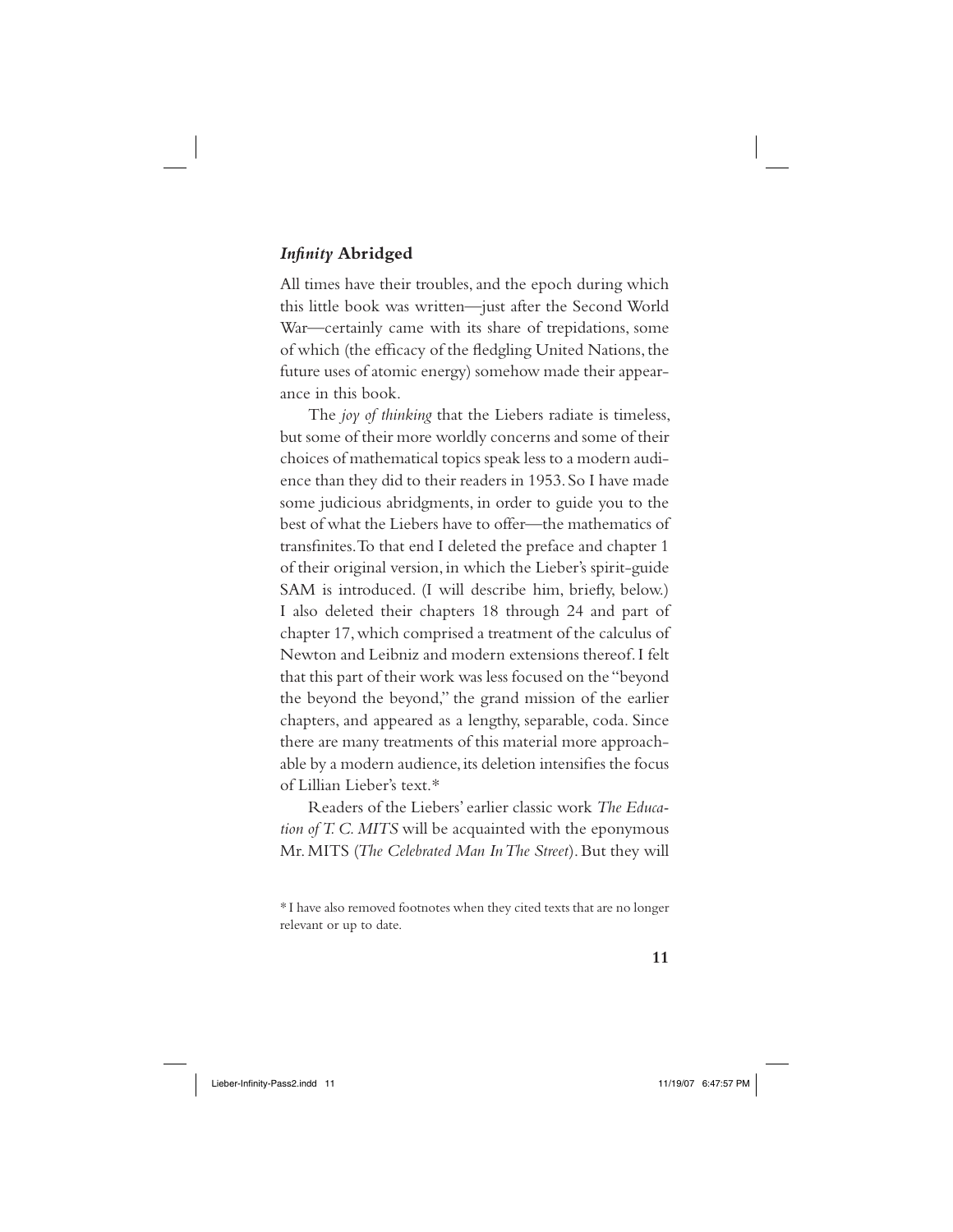not yet have met the dedicatee of this book, whom Lillian Lieber refers to simply as SAM and who is introduced in parts of the text that are omitted in this edition. Here, then, is a brief introduction to SAM.

 SAM is more a *spirit* that can inhabit a being, rather than a *being* proper, and is the conjunction of the munificence of **S**cience, **A**rt, and **M**athematics, pitted against whatever darker elements of history and exigency lurk. SAM engages the better parts of our inquisitiveness, our sensibility, and our intellect, and recognizes the pitfalls of humanity. But SAM shines through it all, offering us his bounty of ideas and imagination. Cheerful spirit-guide that he is, SAM knows that he will prevail, and . . . knows that he will keep his sense of humor, as well.

#### *Infinity* Enjoyed

We readers are exhorted by the Liebers to judiciously test any idea before adopting it, but then we are reminded once we've accepted the idea—to rejoice in it as well. The Liebers sometimes appear to me to be discerning shoppers in the platonic fruit-stall of mathematics. Never content just to *think* a concept, they also have to test it, squeeze it, pinch it, sniff it, take a few bites, and muse about their own reactions to it before buying it. And *then,* to thoroughly enjoy it.

**12**

Lieber-Infinity-Pass2.indd 12 ieber-Infinity-Pass2.indd 12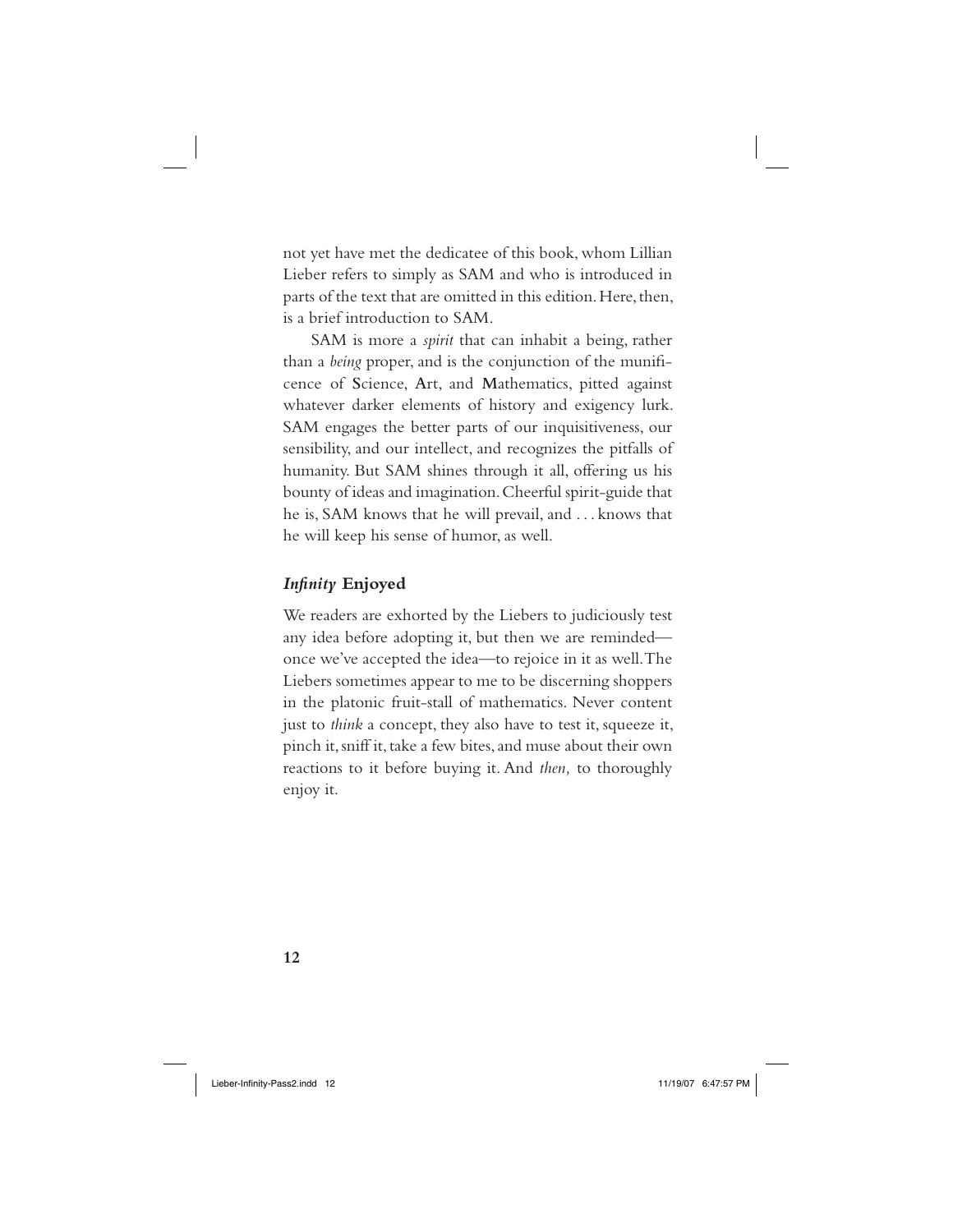## **Dedication**

This little book is affectionately dedicated to SAM, who represents the essence of what is BEST in human nature the part of us which is for LIFE, and against destruction, for LOVE, and against hatred, for KNOWLEDGE, and against ignorance, the part of us that wants to LIVE and LET live.

x.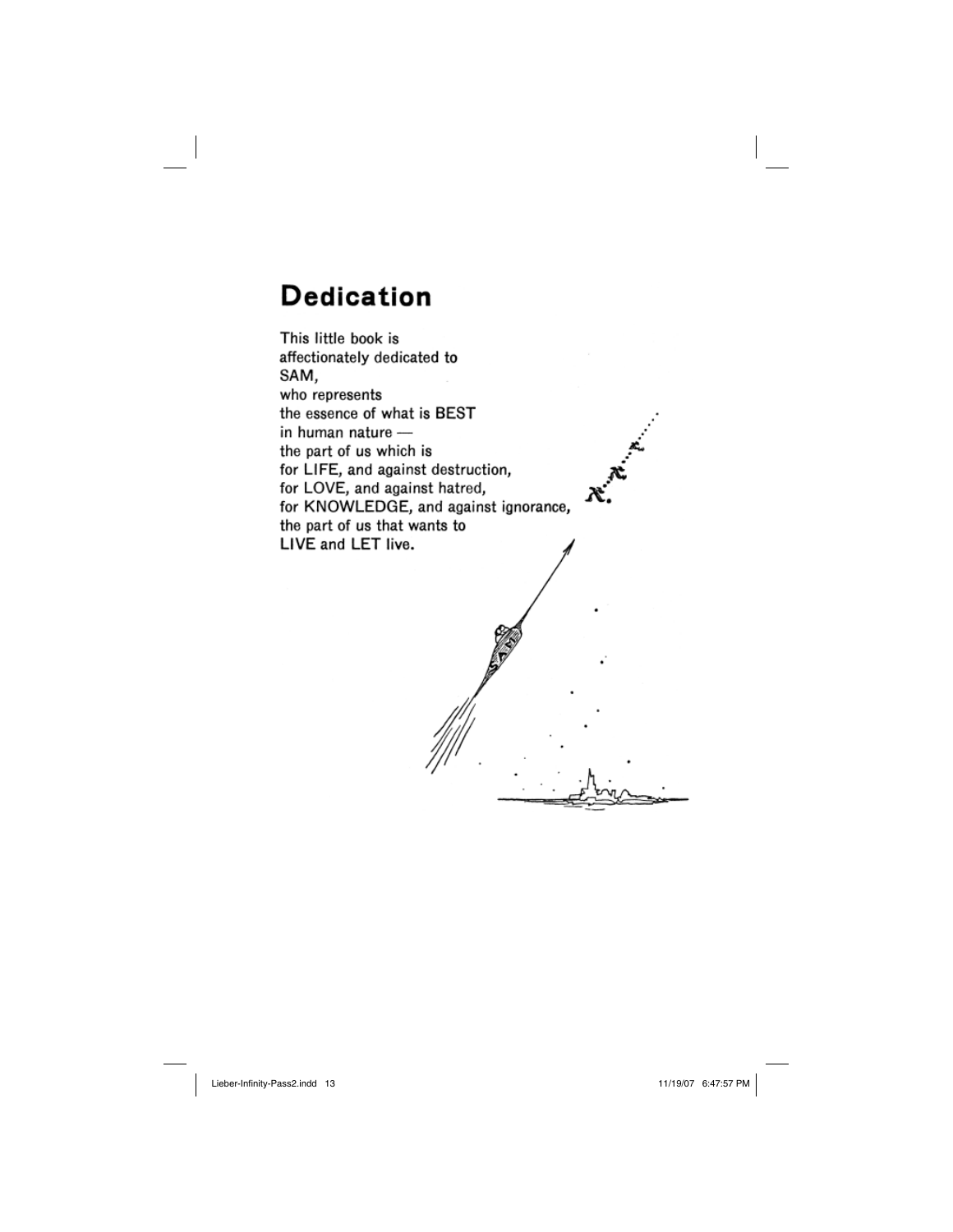——<br>
Lieber-Infinity-Pass2.indd 14 ieber-Infinity-Pass2.indd 14 in the set of the set of the set of the set of the set of the set of the set of the set of the set of the set of the set of the set of the set of the set of t

 $\frac{1}{2}$ 

 $\begin{array}{c} \rule{0pt}{2ex} \rule{0pt}{2ex} \rule{0pt}{2ex} \rule{0pt}{2ex} \rule{0pt}{2ex} \rule{0pt}{2ex} \rule{0pt}{2ex} \rule{0pt}{2ex} \rule{0pt}{2ex} \rule{0pt}{2ex} \rule{0pt}{2ex} \rule{0pt}{2ex} \rule{0pt}{2ex} \rule{0pt}{2ex} \rule{0pt}{2ex} \rule{0pt}{2ex} \rule{0pt}{2ex} \rule{0pt}{2ex} \rule{0pt}{2ex} \rule{0pt}{2ex} \rule{0pt}{2ex} \rule{0pt}{2ex} \rule{0pt}{2ex} \rule{0pt}{$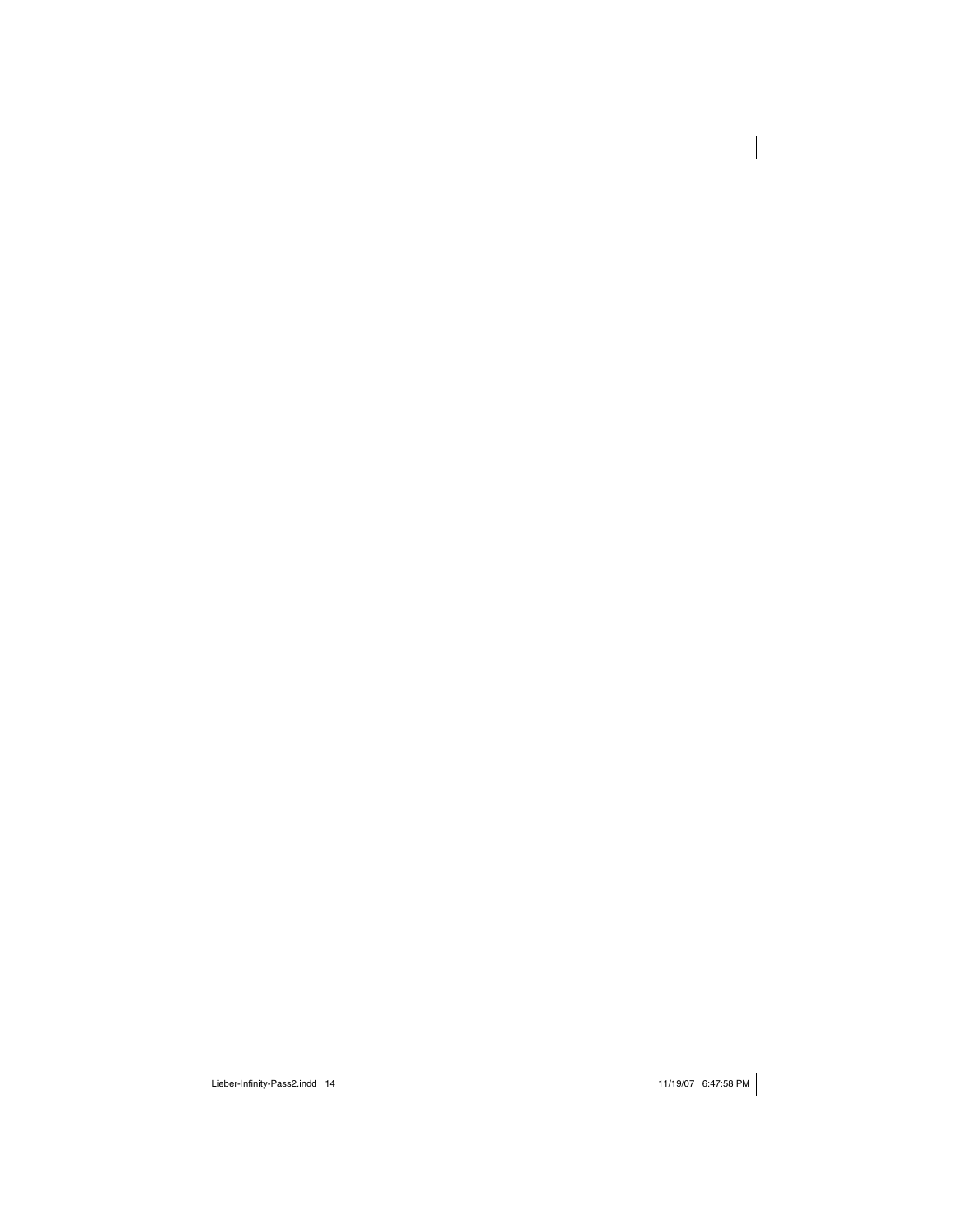# Infinity

Lieber-Infinity-Pass2.indd 15 **ieber-Infinity-Pass2.indd 15** ieber-1nfinity-Pass2.indd 15 **ieber-1nfinity-Pass2.indd 15** 

 $\mathcal{A}$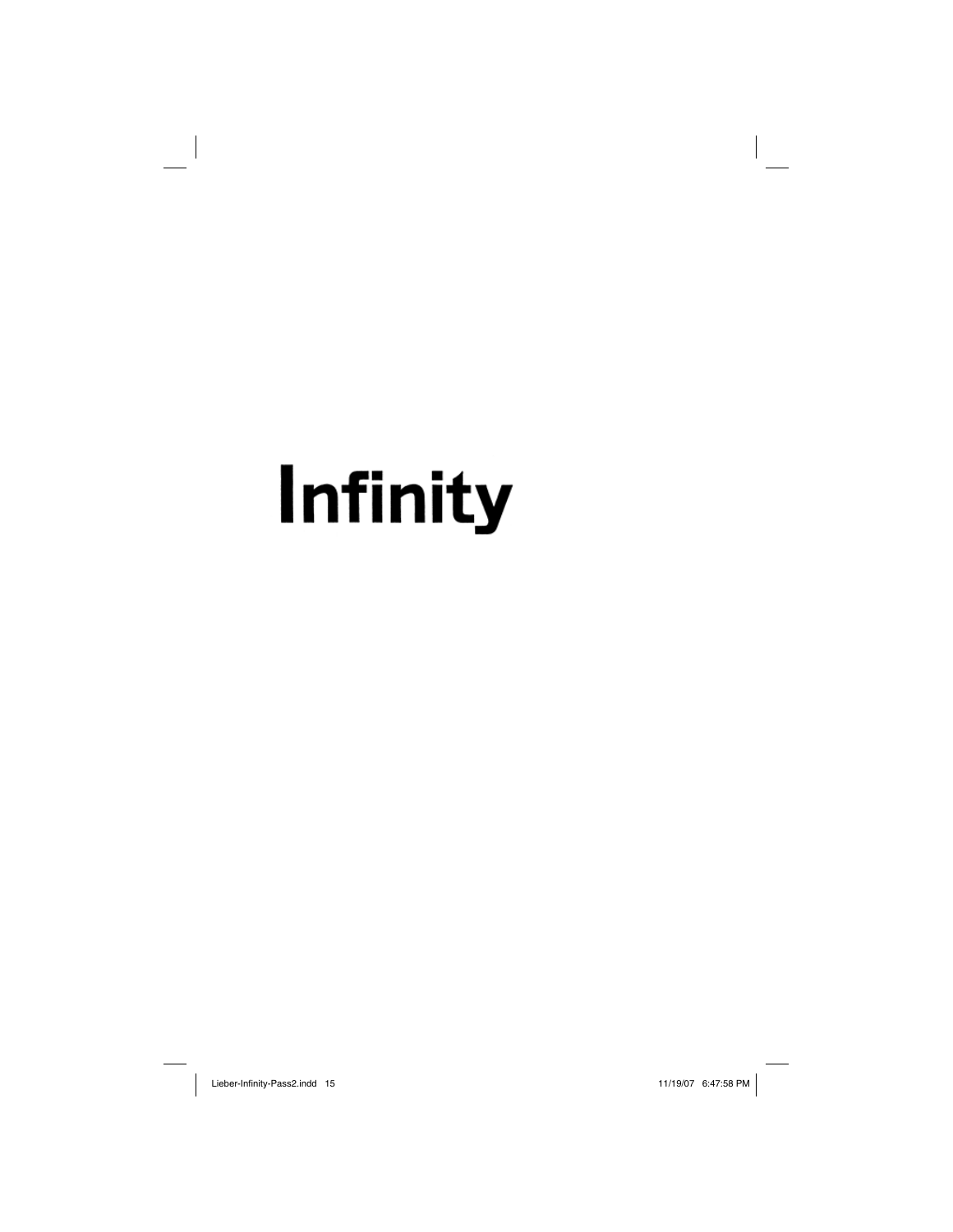### **Editor's Note**

For an introduction to SAM and an explanation of the revisions made to this edition of *Infinity*, see Barry Mazur's foreword.